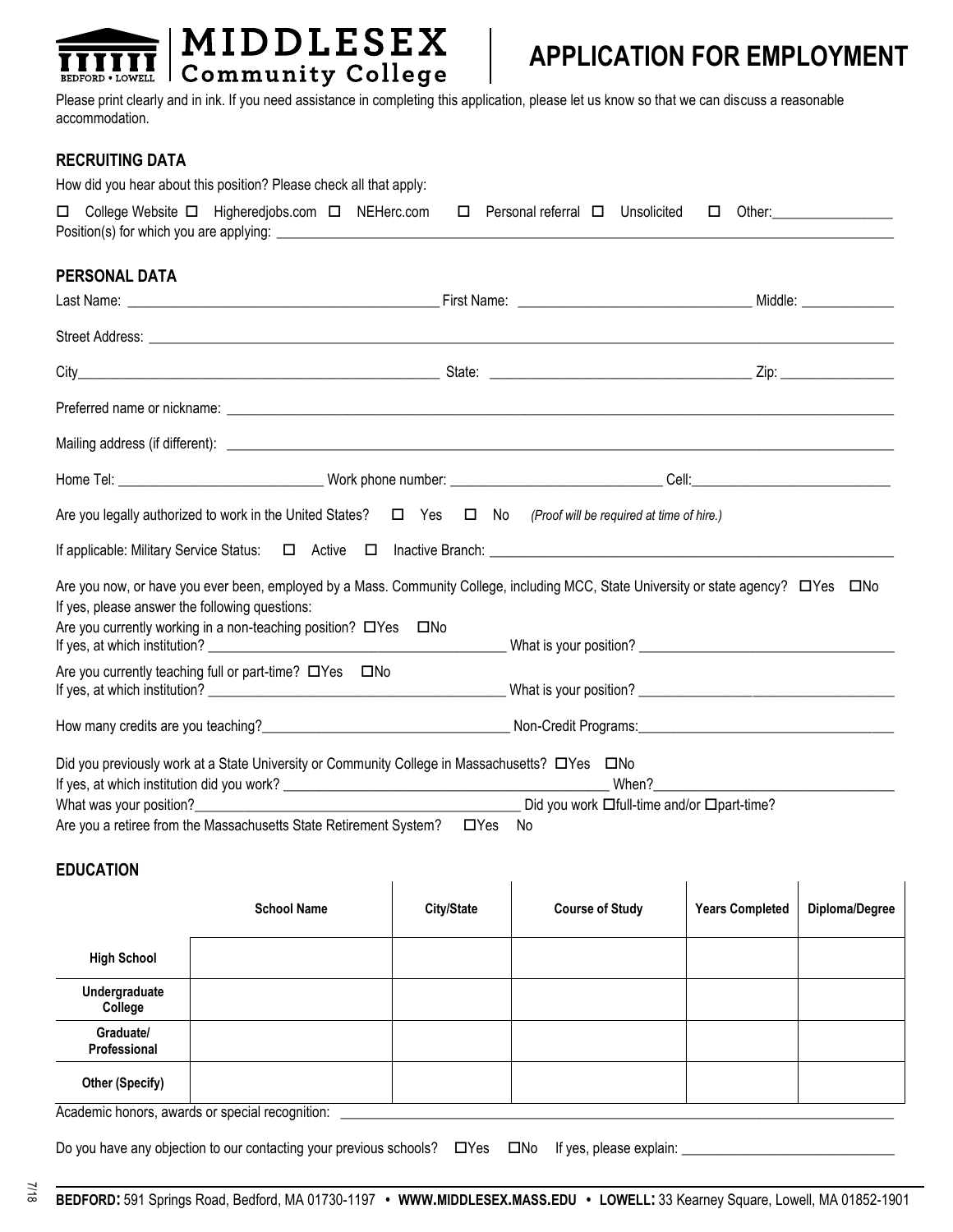

#### **EMPLOYMENT/WORK HISTORY**

Please start with your present or most recent position. Include any military service assignments and verified volunteer activities. You may exclude organizations that indicate race, creed, religion, color, gender, gender identity, sexual orientation, age, genetic information, military service, national origin or other protected status. You may attach a resume if you prefer and fill in only the information requested below that is not on your resume.

| Employer:                  | Address:                          | Dates Employed:                                           |  |
|----------------------------|-----------------------------------|-----------------------------------------------------------|--|
|                            |                                   | From:<br>To:                                              |  |
| <b>Starting Job Title:</b> | Present Job Title (if different): | <b>Full-time</b><br>Part-time<br>□<br>□<br>Volunteer<br>□ |  |
| Supervisor:                | Supervisor's Job Title:           | <b>Telephone Number(s):</b>                               |  |
|                            |                                   |                                                           |  |
| <b>Reason for Leaving:</b> |                                   |                                                           |  |
|                            |                                   |                                                           |  |

| Employer:                  | Address:                          | Dates Employed:                                           |  |
|----------------------------|-----------------------------------|-----------------------------------------------------------|--|
|                            |                                   | To:<br>From:                                              |  |
| <b>Starting Job Title:</b> | Present Job Title (if different): | Full-time<br>□<br>Part-time<br>□<br><b>Volunteer</b><br>□ |  |
| Supervisor:                | Supervisor's Job Title:           | <b>Telephone Number(s):</b>                               |  |
| Reason for Leaving:        |                                   |                                                           |  |

| Employer:                  | Address:                          | Dates Employed:                                                       |  |
|----------------------------|-----------------------------------|-----------------------------------------------------------------------|--|
|                            |                                   | From:<br>To:                                                          |  |
| <b>Starting Job Title:</b> | Present Job Title (if different): | Full-time<br><b>Part-time</b><br>$\Box$<br>□<br><b>Volunteer</b><br>□ |  |
| Supervisor:                | Supervisor's Job Title:           | Telephone Number(s):                                                  |  |
| Reason for Leaving:        |                                   |                                                                       |  |

| Employer:                  | Address:                          | Dates Employed:                                                |  |
|----------------------------|-----------------------------------|----------------------------------------------------------------|--|
|                            |                                   | From:<br>To:                                                   |  |
| <b>Starting Job Title:</b> | Present Job Title (if different): | Full-time<br>□<br>$\Box$<br>Part-time<br><b>Volunteer</b><br>□ |  |
| Supervisor:                | Supervisor's Job Title:           | Telephone Number(s):                                           |  |
| <b>Reason for Leaving:</b> |                                   |                                                                |  |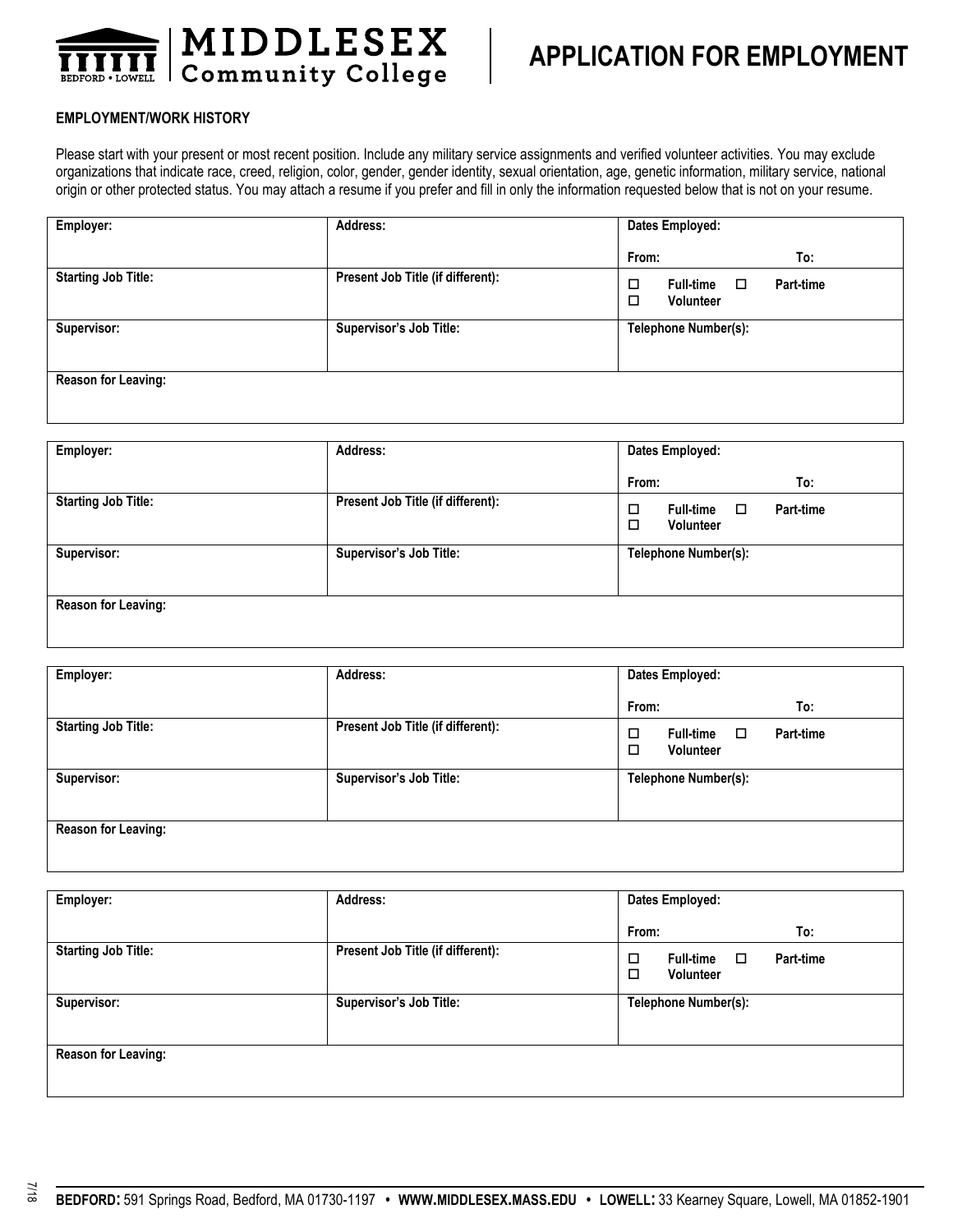

# **APPLICATION FOR EMPLOYMENT**

### **PROFESSIONAL REFERENCES**

Please list 3 professional references who can verify your work history and performance. References should not be relatives and at least two must have directly supervised you at some time in your work history.

### **OTHER SKILLS**

Please indicate languages other than English that you speak, read and/or write:

|              | <b>Fluent</b> | Good | Fair |
|--------------|---------------|------|------|
| <b>Speak</b> |               |      |      |
| Read         |               |      |      |
| Write        |               |      |      |

Please list any additional experiences, skills or qualifications that you believe would especially qualify you for employment at the College in the position(s) for which you have applied. Include any specialized training, apprenticeship, extra-curricular activities, and/or job-related training received in the United States military. If the space below is insufficient, please attach an additional page:

 $\Box$ 

 $\Box$ 

 $\Box$ 

 $\_$  , and the set of the set of the set of the set of the set of the set of the set of the set of the set of the set of the set of the set of the set of the set of the set of the set of the set of the set of the set of th